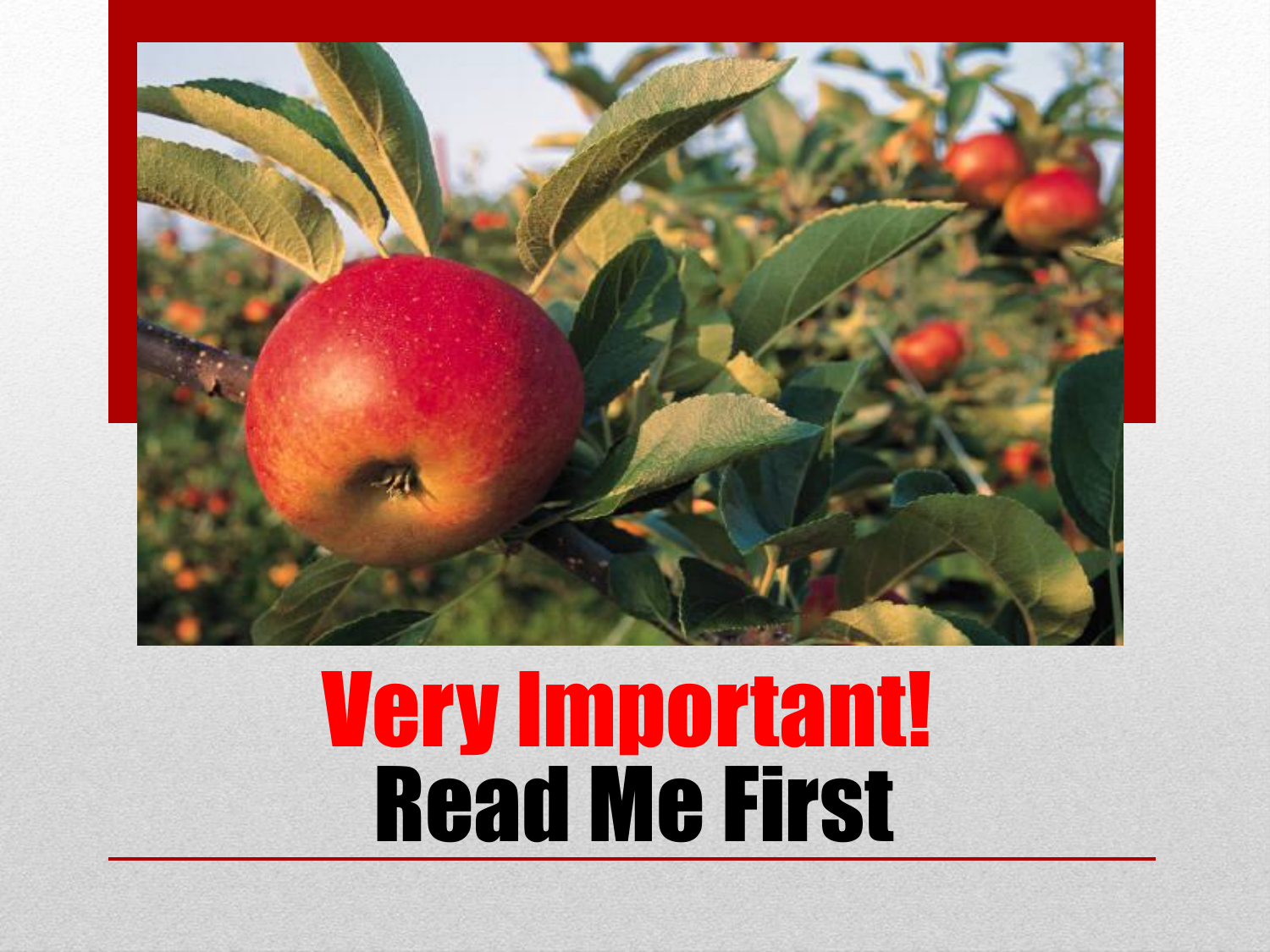## How to work this project

- This is a touch screen computer. All you need to do is touch the area you are interested in twice. Double tap it. It will then open up. Tap **slide show** on the top bar. Then tap from the beginning. If you prefer to use the mouse and keyboard it also works that way. Detailed laminated instructions are provided for those that need more help. If all else fails, ask one of our kind, courteous, friendly staff members.
- To go to something else that interests you, just click the big red **X** in the top right corner. "Or" To stop, just hit esc. on the keyboard (upper left button) and it will stop and you can go to another section.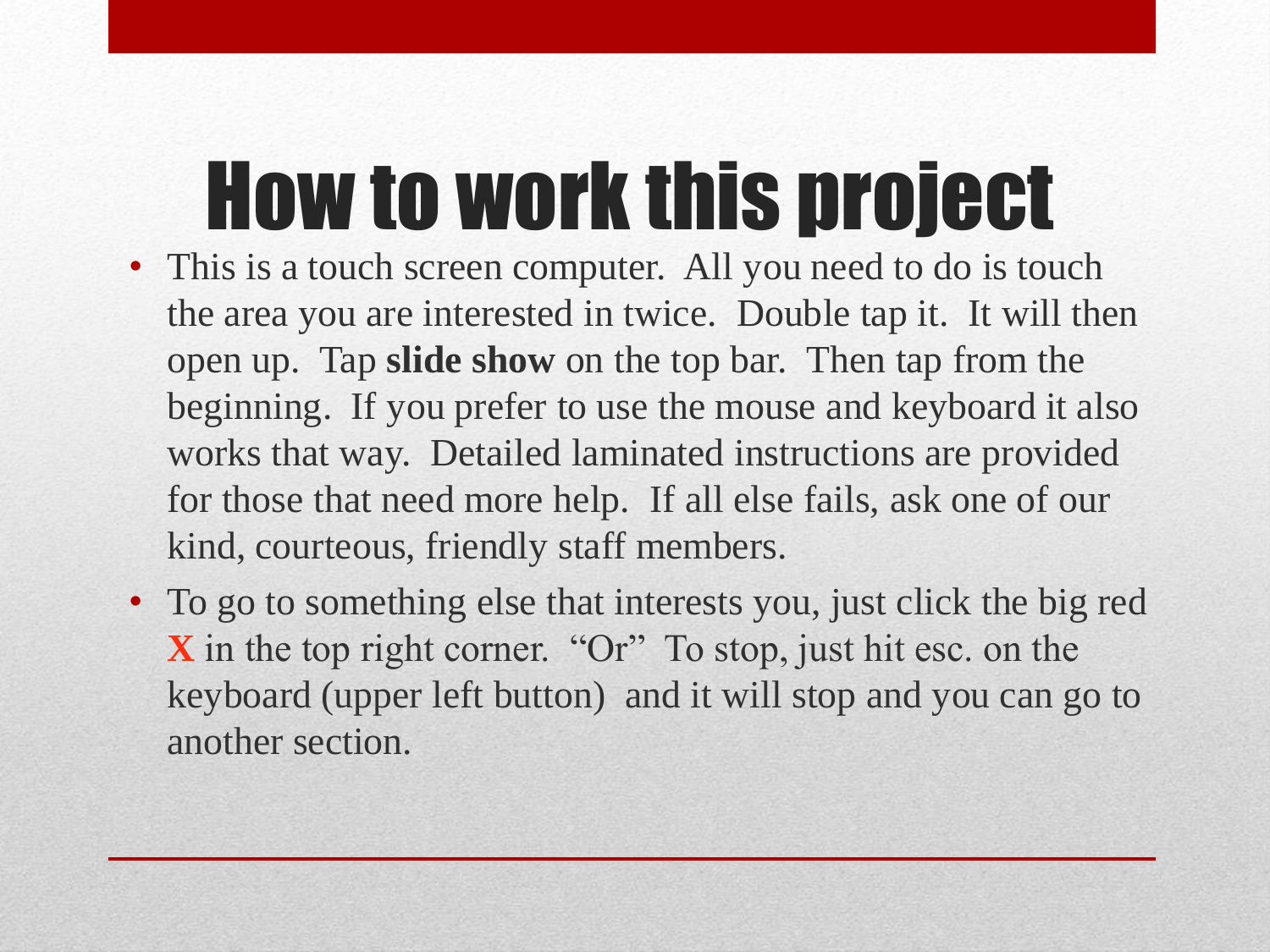- This project was a joint venture between the **Williamson Public Library** and the great folks at the **Williamson/Pultneyville Historical Society**. The Historical Society provided the author with unfettered access to the archives at the historical society, without which none of these images could have been duplicated. Thank you to the board of the **Williamson/Pultneyville Historical Society**. Without their help, none of this could have been accomplished. Also thanks to **Jackie Walker**  the liaison that was appointed by them to help the library with this project.
- Thank you also to the **Board of Trustees at the Williamson Public Library** for providing the author with the time and materials to complete this project.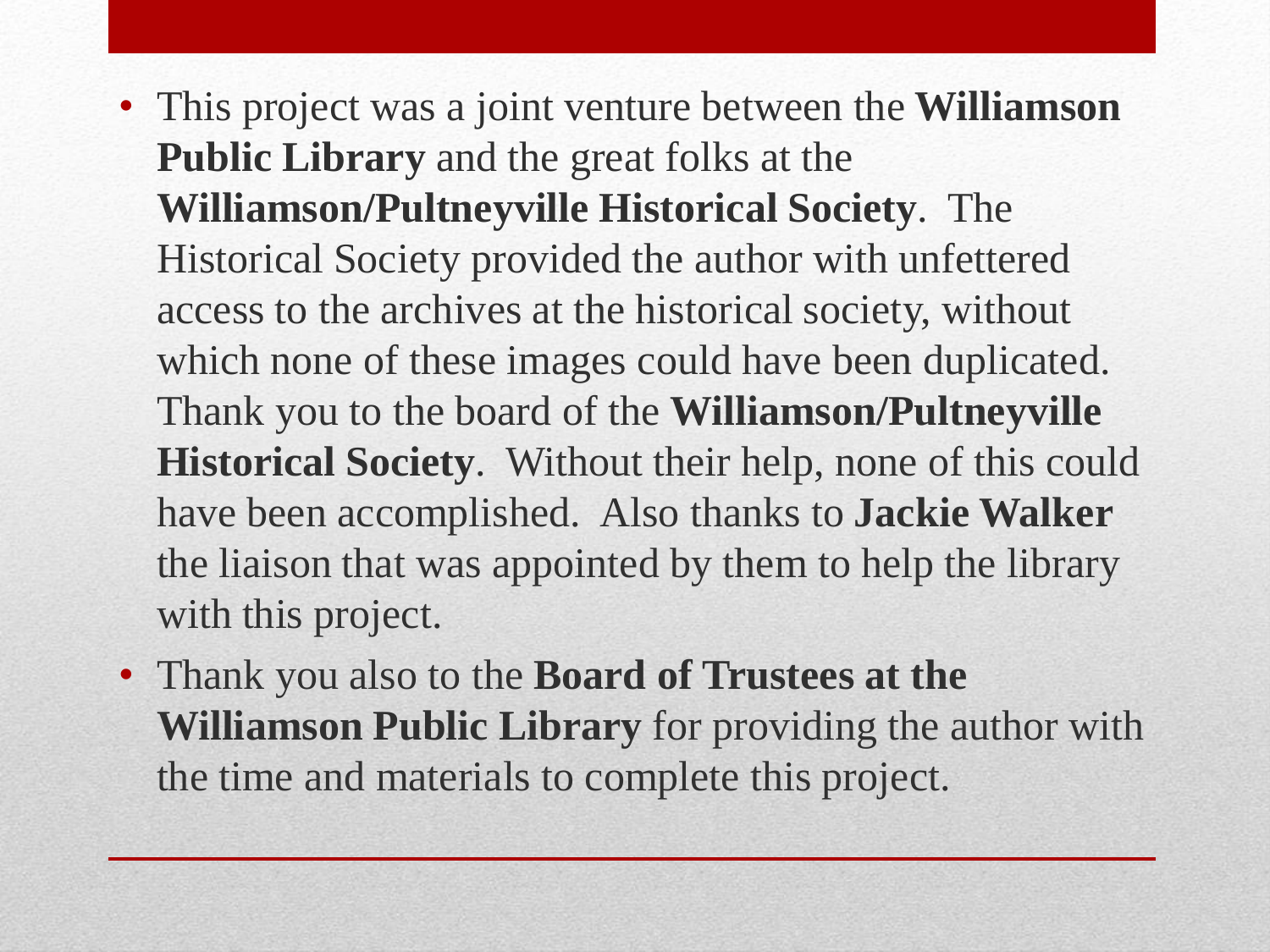• This project was first presented in the Fall of 2013 and was dedicated in September of that year to commemorate the 100th anniversary of the Public Library. **It is not a complete history of E. Williamson, Pultneyville, or Williamson. It is intended to be ever changing** and it is our hope that the citizens of Williamson constantly add to it. If **you would like to add to it**, just give your information to one of the libraries wonderful employees. They will make sure that the information is scanned, added to the correct section, and returned to you in perfect condition in a timely manner.